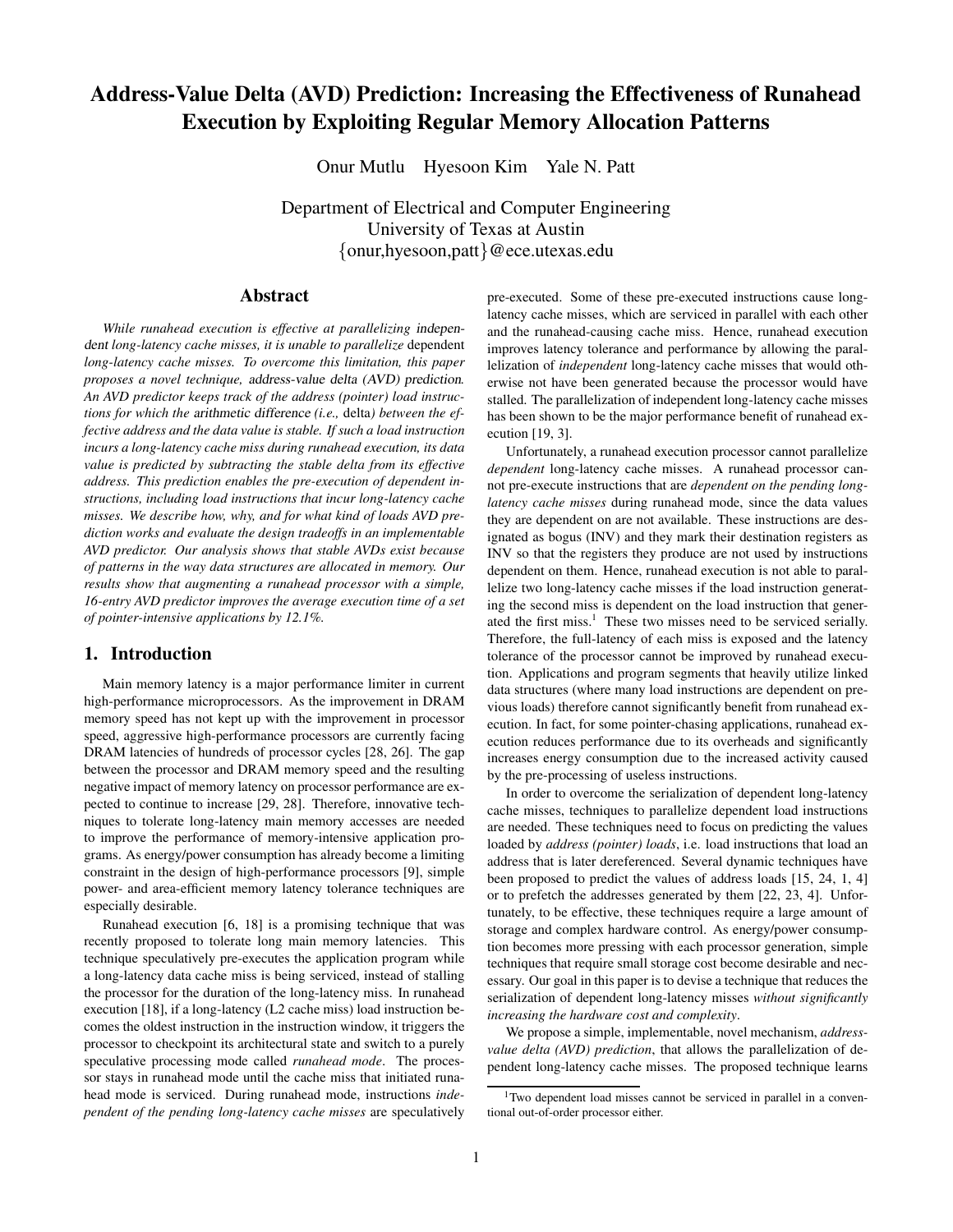the *arithmetic difference (delta)* between the effective address and the data value of an *address load* instruction based on the previous executions of that load instruction. Stable *address-value deltas* are stored in a prediction buffer. When a load instruction incurs a longlatency cache miss, if it has a stable *address-value delta* in the prediction buffer, its data value is predicted by subtracting the stored delta from its effective address. This predicted value enables the preexecution of dependent instructions, including load instructions that incur long-latency cache misses. We provide source-code examples showing the common code structures that cause stable *address-value deltas*, describe the implementation of a simple *address-value delta* predictor, and evaluate its performance benefits on a runahead execution processor. We show that augmenting a runahead processor with a simple, 16-entry (102-byte) AVD predictor improves the execution time of a set of pointer-intensive applications by 12.1%.

### **2. Motivation**

Our goal is to increase the effectiveness of runahead execution with a simple prediction mechanism that overcomes the inability to parallelize dependent long-latency cache misses during runahead mode. We demonstrate that focusing on this limitation of runahead execution has potential to improve processor performance. Figure 1 shows the potential performance improvement possible if runahead execution were able to parallelize all the *dependent long-latency cache misses* that can be generated by instructions that are preprocessed during runahead mode. This graph shows the execution time for four processors on memory- and pointer-intensive benchmarks from Olden and SPEC INT 2000 benchmark suites:<sup>2</sup> from left to right, (1) a processor with no runahead execution, (2) the baseline processor, which employs runahead execution, (3) an ideal runahead processor, which can parallelize dependent L2 cache misses (This processor is simulated by obtaining the correct effective address of *all* L2-miss load instructions using oracle information during runahead mode. Thus, L2 misses dependent on previous L2 misses can be generated during runahead mode using oracle information. This processor is not implementable, but it is intended to demonstrate the performance potential of parallelizing dependent L2 cache misses.), (4) a processor with perfect (100% hit rate) L2 cache. Execution times are normalized to the baseline processor. The baseline runahead processor improves the average execution time of the processor with no runahead execution by 27%. The ideal runahead processor improves the average execution time of the baseline runahead processor by 25%, showing that significant performance potential exists for techniques that enable the parallelization of dependent L2 misses. Table 1, which shows the average number of L2 cache misses initiated during runahead mode, provides insight into the performance improvement possible with the ideal runahead processor. This table shows that the ideal runahead processor significantly increases the memory-level parallelism (the number of useful L2 cache misses parallelized<sup>3</sup>) in a runahead period.

Figure 1 also shows that for two benchmarks (health and tsp) runahead execution is ineffective. These two benchmarks have particularly low levels of memory-level parallelism, since their core algorithms consist of traversals of linked data structures in which al-



most all load instructions are dependent on previous load instructions. Due to the scarcity of independent long-latency cache misses (as shown in Table 1), conventional runahead execution cannot significantly improve the performance of health and tsp. In fact, the overhead of runahead execution results in 4% performance loss on health. In contrast, the ideal runahead processor provides significant performance improvement on these two benchmarks (88% on health and 32% on tsp), alleviating the ineffectiveness of conventional runahead execution.

### **3. AVD Prediction: The Basic Idea**

We have observed that some load instructions exhibit stable relationships between their effective addresses and the data values they load. We call this stable relationship the *address-value deltas (AVDs)*. We define the *address-value delta* of a dynamic instance of a load instruction L as:

$$
AVD(L) = Effective\ Address\ of\ L-Data\ Value\ of\ L
$$

Figure 2 shows an example load instruction that has a stable AVD and how we can utilize AVD prediction to predict the value of that load in order to enable the execution of a dependent load instruction. The code example in this figure is taken from the health benchmark. Load 1 frequently misses in the L2 cache and causes the processor to enter runahead mode. When Load 1 initiates entry into runahead mode in a conventional runahead processor, it marks its destination register as INV (bogus). Load 2, which is dependent on Load 1, therefore cannot be executed during runahead mode. Unfortunately, Load 2 is also an important load that frequently misses in the L2 cache. If it were possible to correctly predict the value of Load 1, Load 2 could be executed and the L2 miss it causes would be serviced in parallel with the L2 miss caused by Load 1, which initiated entry into runahead mode.

Figure 2b shows how the value of Load 1 can be accurately predicted using an AVD predictor. In the first three executions of Load 1, the processor calculates the AVD of the instruction. The AVD of Load 1 turns out to be stable and it is recorded in the AVD predictor. In the fourth execution, Load 1 misses in the L2 cache and causes entry into runahead mode. Instead of marking the destination register of Load 1 as INV, the processor accesses the AVD predictor with the program counter of Load 1. The predictor returns the stable AVD corresponding to Load 1. The value of Load 1 is predicted by subtracting the AVD returned by the predictor from the effective address of Load 1 such that:

Predicted V alue = Effective Address − Predicted AV D

<sup>&</sup>lt;sup>2</sup> Section 6 describes the processor model and the benchmarks.

<sup>3</sup>A useful L2 cache miss is an L2 cache miss generated during runahead mode that is later needed by a correct-path instruction in normal mode. Only L2 line (block) misses that cannot already be generated by the processor's fixed-size instruction window are counted.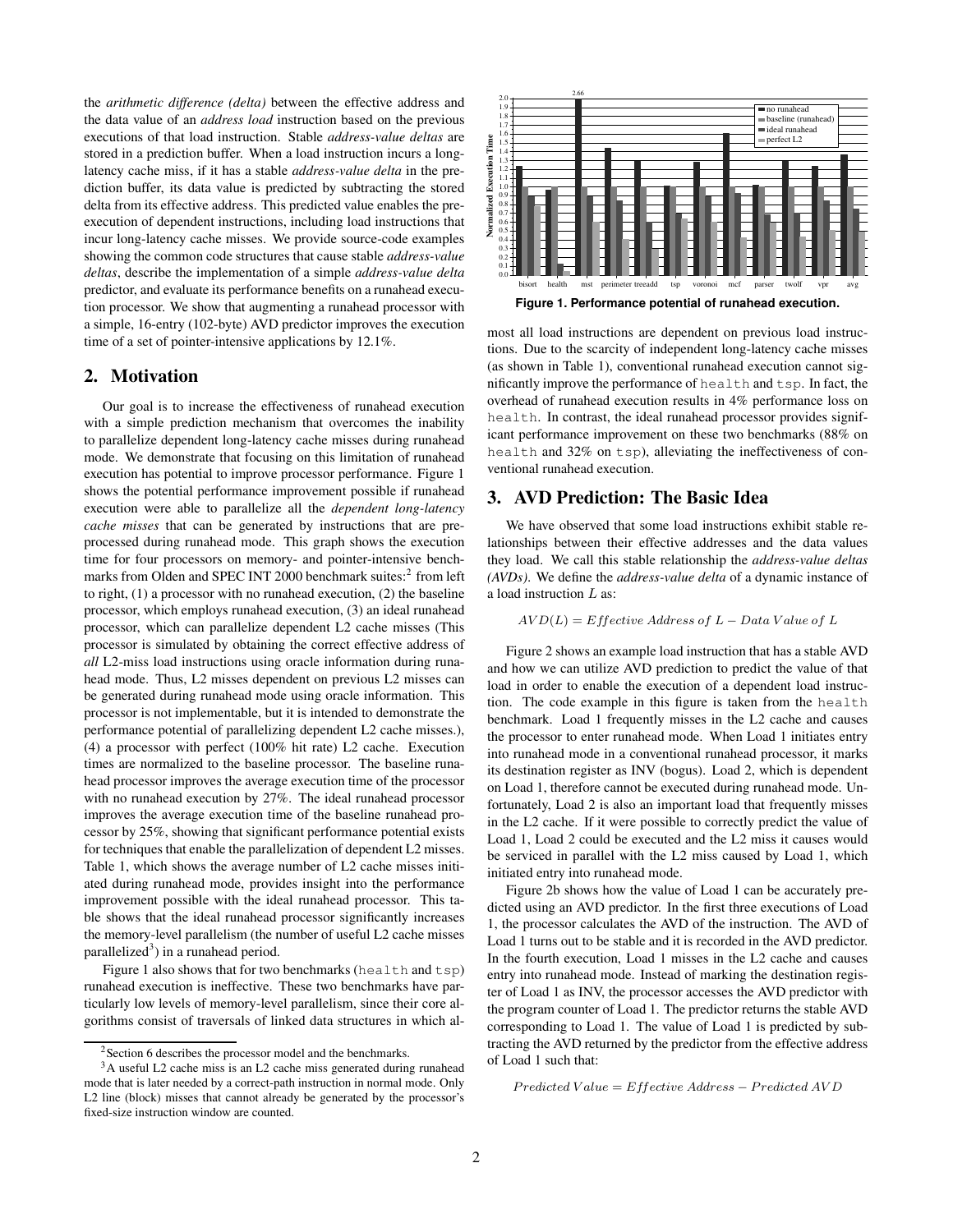**Table 1. Average number of useful L2 cache misses generated (parallelized) during a runahead period.**

|                                                                                                                  |  | bisort   health   mst   perimeter   treeadd   tsp   voronoi   mcf   parser   twolf   vpr   avg |      |                                                                                   |  |  |  |
|------------------------------------------------------------------------------------------------------------------|--|------------------------------------------------------------------------------------------------|------|-----------------------------------------------------------------------------------|--|--|--|
| baseline runahead $\parallel$ 2.01   0.03   7.93   1.45   1.02   0.19   0.81   11.51   0.12   0.84   0.94   2.44 |  |                                                                                                |      |                                                                                   |  |  |  |
| ideal runahead $\begin{array}{ c c c c c c } \hline 4.58 & 8.43 & 8.77 \\\hline \end{array}$                     |  | 2.06                                                                                           | 2.87 | $\vert 4.42 \vert$ 1.43 $\vert 12.75 \vert 1.56 \vert 2.79 \vert 1.19 \vert 4.62$ |  |  |  |

| while $(list != NULL)$ {                                                           | Iteration         | <b>Effective Addr</b> | $L2$ miss | Value                          | <b>AVD</b>      |
|------------------------------------------------------------------------------------|-------------------|-----------------------|-----------|--------------------------------|-----------------|
| $\mathcal{U}$                                                                      | Iteration 1       | 0x8e2hd44             | No        | 0x8e2bd04                      | 0x40            |
| $p = list \rightarrow patient$ ; // Load 1 – causes 67% of all runahead entries    | Iteration 2       | 0x8e31274             | No        | 0x8e31234                      | 0x40            |
| $\mathcal{U}$                                                                      | Iteration 3       | 0x8e18c74             | No        | 0x8e18c34                      | 0x40            |
| $t = p$ ->time; // Load 2 – dependent on load 1, frequently causes L2 misses<br>11 | Iteration 4       | 0x8e1a584             | Yes       |                                |                 |
| $list = list \rightarrow forward: \# Load 3$                                       |                   |                       |           |                                |                 |
|                                                                                    | Causes entry into |                       |           | Predicted to be                | Predicted to be |
|                                                                                    | runahead mode     |                       |           | $0x8e1a584 - 0x40 = 0x8e1a544$ | 0x40            |

(a) Code example (b) Execution history of Load 1

Figure 2. Source code example showing a load instruction with a stable AVD (Load 1) and its execution history.

The predicted value is written into the destination register of Load 1. The dependent instruction, Load 2, reads this value and is able to calculate its address. Load 2 accesses the cache hierarchy with its calculated address and it may generate an L2 cache miss which would be serviced in parallel with the L2 cache miss generated by Load 1.

Note that Load 1 in Figure 2 is an *address (pointer) load*. We distinguish between *address loads* and *data loads*. An *address load* is a load instruction that loads an address into its destination register that is later used to calculate the effective address of itself or another load instruction (Load 3 is also an address load). A *data load* is a load whose destination register is not used to calculate the effective address of another load instruction (Load 2 is a data load). We are interested in predicting the values of only *address loads*, not *data loads*, since address loads -by definition- are the only load instructions that can lead to the generation of dependent long-latency cache misses. In order to distinguish address loads from data loads in hardware, we bound the values AVD can take. We only consider predicting the values of load instructions that have -in the past- satisfied the equation:

$$
-MaxAVD \le AVD(L) \le MaxAVD
$$

where  $MaxAVD$  is a constant set at the design time of the AVD predictor. In other words, in order to be identified as an address load, the data value of a load instruction needs to be *close enough* to its effective address. If the AVD is too large, it is likely that the value that is being loaded by the load instruction is not an address.<sup>4</sup> Note that this mechanism is similar to the mechanism proposed by Cooksey et al. [5] to identify address loads in hardware. Their mechanism identifies a load as an address load if the upper N bits of the effective address of the load match the upper N bits of the value being loaded.

### **4. Why Do Stable AVDs Occur?**

Stable AVDs occur due to the regularity in the way data structures are allocated in memory by the program, which is sometimes accompanied by the regularity in the input data to the program. We examine the common code constructs in application programs that give rise to regular memory allocation patterns that result in stable AVDs for some address loads. For our analysis, we distinguish between what we call *traversal address loads* and *leaf address loads*. A traversal address load is a static load instruction that produces an address that is later consumed by itself or another address load, such as in a linked list or tree traversal,  $p = p$ ->next (e.g., Load 3 in Figure 2 is a traversal address load). A leaf address load produces an address that is later consumed by a data load (e.g., Load 1 in Figure 2 is a leaf address load).

### **4.1. Stable AVDs in Traversal Address Loads**

A traversal address load may have a stable AVD if there is a pattern to the allocation and linking of the nodes of a linked data structure. If the allocation of the nodes is performed in a regular fashion, the nodes will have a constant distance in memory from one another. If a traversal load instruction later traverses the linked data structure nodes that have the same distance from one another, the traversal load can have a stable AVD.

Figure 3 shows an example from treeadd, a benchmark whose main data structure is a binary tree. In this benchmark, a binary tree is allocated in a regular fashion using a recursive function where a node is allocated first and its left child is allocated next (Figure 3a). Each node of the tree is of the same size. The layout of an example resulting binary tree is shown in Figure 3b. Due to the regularity in the allocation of the nodes, the distance in memory of each node and its left child is constant. The binary tree is later traversed using another recursive function (Figure 3c). Load 1 in the traversal function traverses the nodes by loading the pointer to the left child of each node. This load instruction has a stable AVD as can be seen from its example execution history (Figure 3d). Load 1 has a stable AVD, because the distance in memory of a node and its left child is constant. We found that this load causes 64% of all entries into runahead mode and predicting its value correctly enables the generation of dependent L2 misses (generated by the same instruction) during runahead mode. Similar traversal loads with stable AVDs exist in twolf, mst, and vpr, which employ linked lists, and bisort, perimeter, tsp, and voronoi, which employ binary- or quadtrees.

As evident from this example, the stability of AVDs in traversal address loads is also dependent on the behavior of the memory allocator. If the memory allocator allocates memory chunks in a regular fashion (e.g., allocating fixed-size chunks from a contiguous section of memory), the likelihood of the occurrence of stable AVDs increases. On the other hand, if the behavior of the memory alloca-

<sup>&</sup>lt;sup>4</sup>An alternative mechanism is to have the compiler designate the address loads with a single bit augmented in the load instruction format of the ISA. We do not explore this option since our goal is to design a simple purelyhardware mechanism that requires no software or ISA support.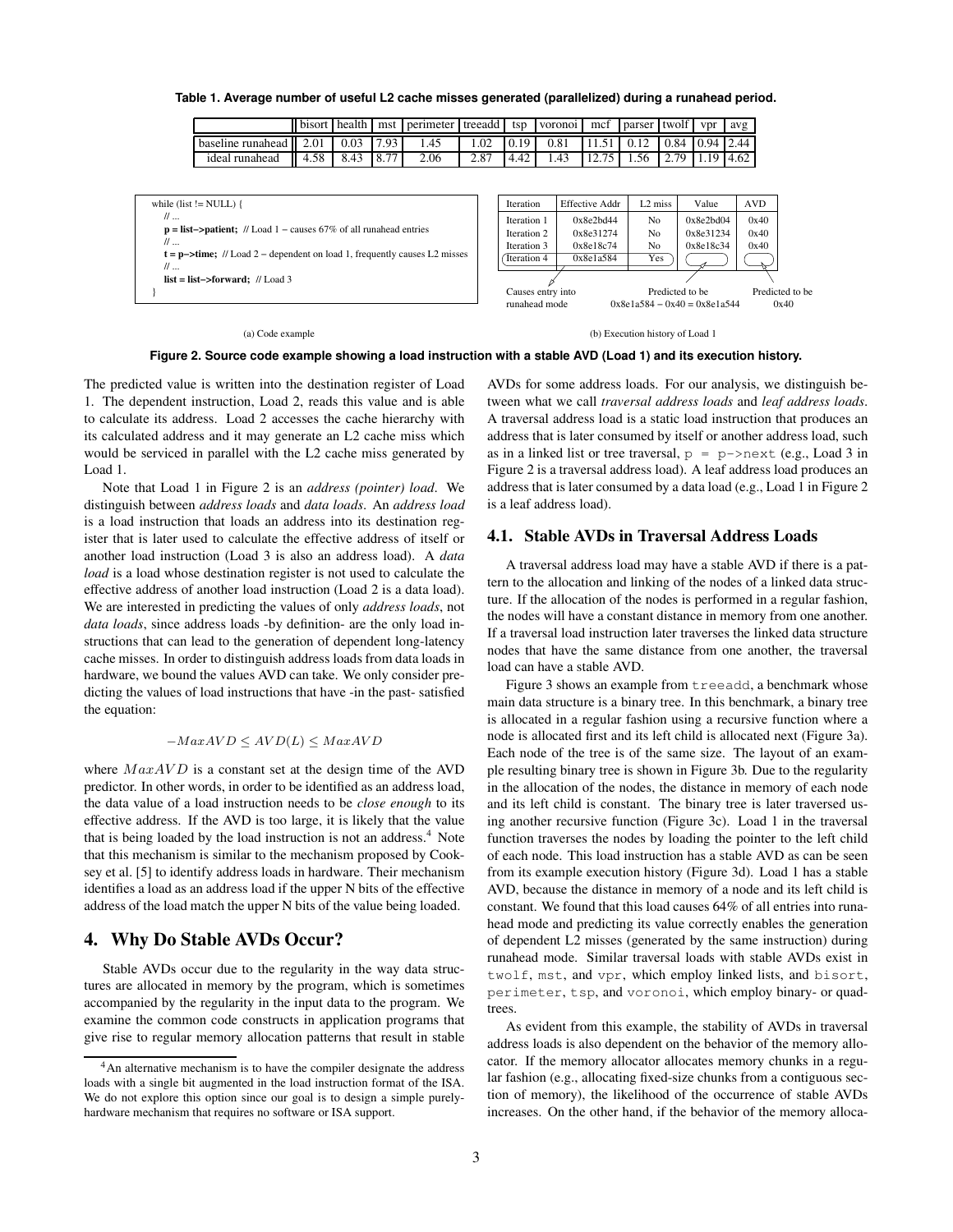

**Figure 3. An example from** treeadd **showing how stable AVDs can occur for traversal address loads.**

tor is irregular, the distance in memory of a node and the node(s) it is linked to may be totally unpredictable; hence, the resulting AVDs would not be stable.

We also note that stable AVDs occurring due to the regularity in the allocation and linking of the nodes can disappear if the linked data structure is significantly re-organized during run-time, unless the re-organization of the data structure is performed in a regular fashion. Therefore, AVD prediction may not work for traversal address loads in applications that require extensive modifications to the linkages in linked data structures.

### **4.2. Stable AVDs in Leaf Address Loads**

A leaf address load may have a stable AVD if the allocation of a data structure node and the allocation of a field that is linked to the node via a pointer are performed in a regular fashion. We show two examples to illustrate this behavior.

Figure 4 shows an example from parser, a benchmark that parses an input file and looks up the parsed words in a dictionary. The dictionary is constructed at the startup of the program. It is stored as a sorted binary tree. Each node of the tree is a Dict node structure that contains a pointer to the string corresponding to it as one of its fields. Both Dict node and string are allocated dynamically as shown in Figure 4a. First, memory space for string is allocated. Then, memory space for Dict node is allocated and it is linked to the memory space of string via a pointer. The layout of an example dictionary is shown in Figure 4b. In contrast to the binary tree example from treeadd, the distance between the nodes of the dictionary in parser is not constant because the allocation of the dictionary nodes is performed in a somewhat irregular fashion (not shown in Figure 4) and because the dictionary is kept sorted. However, the distance in memory between each node and its associated string is constant. This is due to the behavior of the xalloc function that is used to allocate the strings in combination with regularity in input data. We found that xalloc allocates a fixedsize block of memory for the string, if the length of the string is within a certain range. As the length of most strings falls into that range (i.e., the input data has regular behavior), the memory spaces allocated for them are of the same size. 5

Words are later looked up in the dictionary using the rabridged lookup function (Figure 4c). This function recursively searches the binary tree and checks whether the string of each node is the same as the input word s. The string in each node is loaded by Load 1 (dn->string), which is a leaf address load that loads an address that is later dereferenced by data loads in the dict match function. This load has a stable AVD, as shown in its example execution history, since the distance between a node and its associated string is constant. The values generated by Load 1 are hard to predict using a traditional value predictor because they do not follow a pattern. In contrast, the AVDs of Load 1 are quite easy to predict. We found that this load causes 36% of the entries into runahead mode and correctly predicting its value enables the execution of the dependent load instructions in the dict match function.

Note that stable AVDs occurring in leaf address loads continue to be stable even if the linked data structure is significantly re-organized at run-time. This is because such AVDs are caused by the regularity in the links between nodes and their fields rather than the regularity in the links between nodes and other nodes. The re-organization of the linked data structure changes the links between nodes and other nodes, but leaves intact the links between nodes and their fields.

Figure 5 shows an example from health, demonstrating the occurrence of stable AVDs in a linked list. This benchmark simulates a health care system in which a list of patients waiting to be serviced is maintained in a linked list. Each node of the linked list contains a pointer to the patient structure it is associated with. Each node and the patient structure are allocated dynamically as shown in Figure 5a. The allocation of these structures is performed in a regular fashion. First, memory space for a patient is allocated. Right after that, memory space for a List node is allocated and it is linked to the patient via a pointer. Since List node and Patient structures are of fixed size, the distance in memory between a node and its associated patient is constant as shown in the layout of the resulting linked list (Figure 5b). The linked list is later traversed in the check patients waiting function (Figure 5c). The patient associated with each node is loaded by Load  $1(p = list-> pattern)$ , which is a leaf address load that is later dereferenced by a data load, Load 2 ( $t = p$ -> $t$ ime). Load 1 has a stable AVD as shown in its execution history. It causes 67% of the entries into runahead mode and predicting its value correctly enables the servicing of dependent L2 misses caused by Load 2.

## **5. Design and Operation of a Recovery-Free AVD Predictor**

An AVD predictor records the AVDs and information about the stability of the AVDs for address load instructions. The predictor is updated when an address load is retired. The predictor is accessed

<sup>5</sup>The code shown in Figure 4a can be re-written such that memory space for a Dict node is allocated first and the memory space for its associated string is allocated next. In this case, even though the input data may not be regular, the distance in memory of each node and its associated string would be constant. We did not perform this optimization in our evaluations.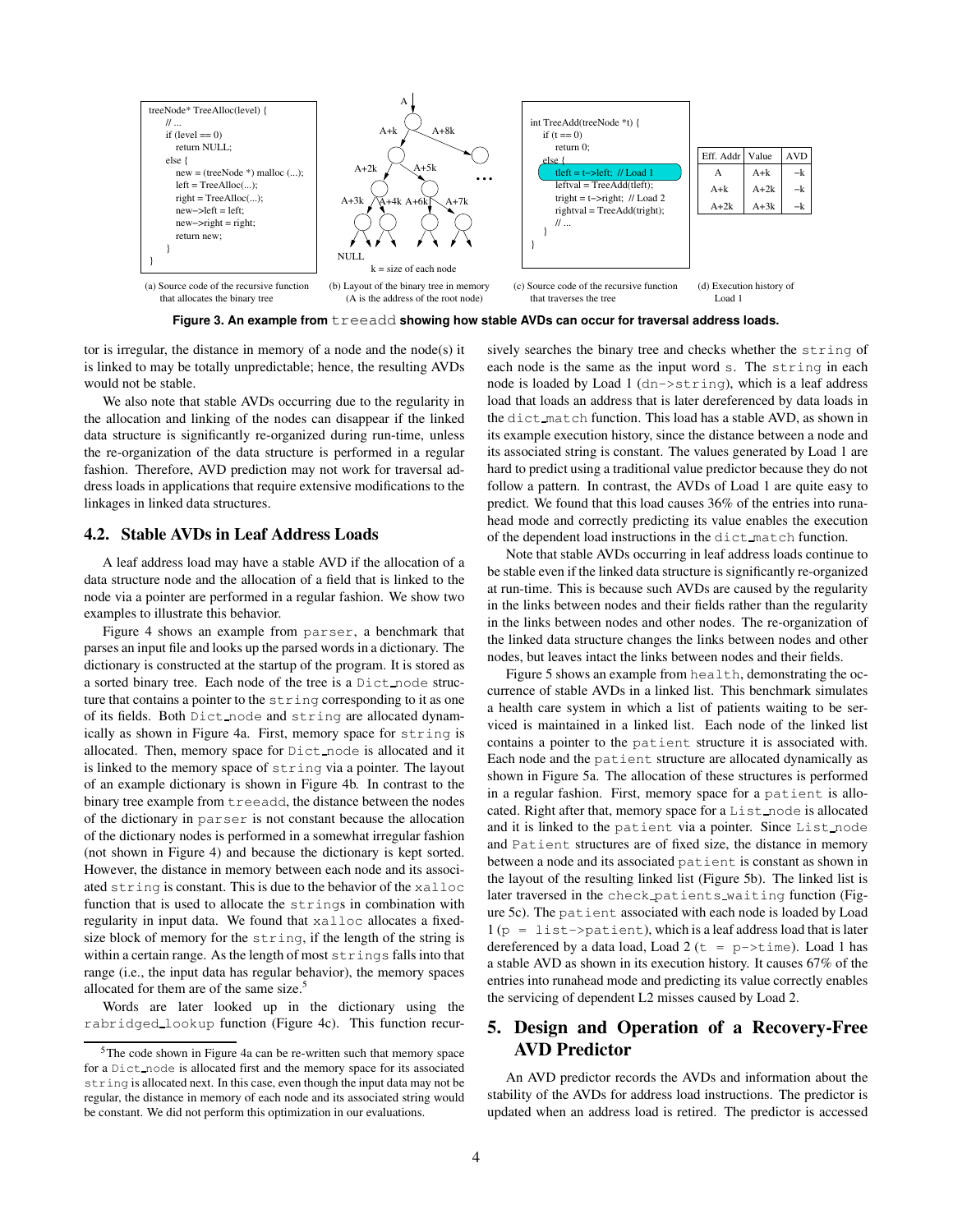





**Figure 5. An example from** health **showing how stable AVDs can occur for leaf address loads.**

when a load misses in the L2 cache during runahead mode. If a stable AVD associated with the load is found in the predictor, the predicted value for the load is calculated using its effective address and the stable AVD. The predicted value is then returned to the processor to be written into the register file.

Figure 6 shows the organization of the AVD predictor along with the hardware support needed to update/train it (Figure 6a) and the hardware support needed to make a prediction (Figure 6b). Each entry of the predictor consists of three fields: *Tag*, the upper bits of the program counter of the load that allocated the entry; *AVD*, the address-value delta that was recorded for the last retired load associated with the entry; *Confidence (Conf)*, a saturating counter that records the confidence of the recorded AVD (i.e., how many times the recorded AVD was seen consecutively). The confidence field is used to eliminate incorrect predictions for loads with unstable AVDs.

#### **5.1. Operation**

At initialization, the confidence counters in all the predictor entries are reset to zero. There are two major operations performed on the AVD predictor: update and prediction.

The predictor is updated when a load instruction is retired during normal mode. The predictor is accessed with the program counter of the retired load. If an entry does not already exist for the load in the predictor and if the load has a valid AVD, a new entry is allocated. To determine if the load has a valid AVD, the AVD of the instruction is computed and compared to the minimum and maximum allowed AVD. If the computed AVD is within bounds [-MaxAVD, MaxAVD], the AVD is considered valid. On the allocation of a new entry, the computed AVD is written into the predictor and the confidence counter is set to one. If an entry already exists for the retired load, the computed AVD is compared with the AVD that is stored in the existing entry. If the two match, the confidence counter is incremented. If the AVDs do not match and the computed AVD is valid, the computed AVD is stored in the predictor entry and the confidence counter is set to one. If the computed AVD is not valid and the load instruction has an associated entry in the predictor, the confidence counter is reset to zero, but the stored AVD is not updated.<sup>6</sup>

The predictor is accessed when a load instruction misses in the L2 cache during runahead mode. The predictor is accessed with the

<sup>6</sup>As an optimization, it is possible to *not update* the AVD predictor state, including the confidence counters, if the data value of the retired load is zero. A data value of zero has a special meaning for address loads, i.e., NULL pointer. This optimization reduces the training time or eliminates the need to re-train the predictor and thus helps benchmarks where loads that perform short traversals are common.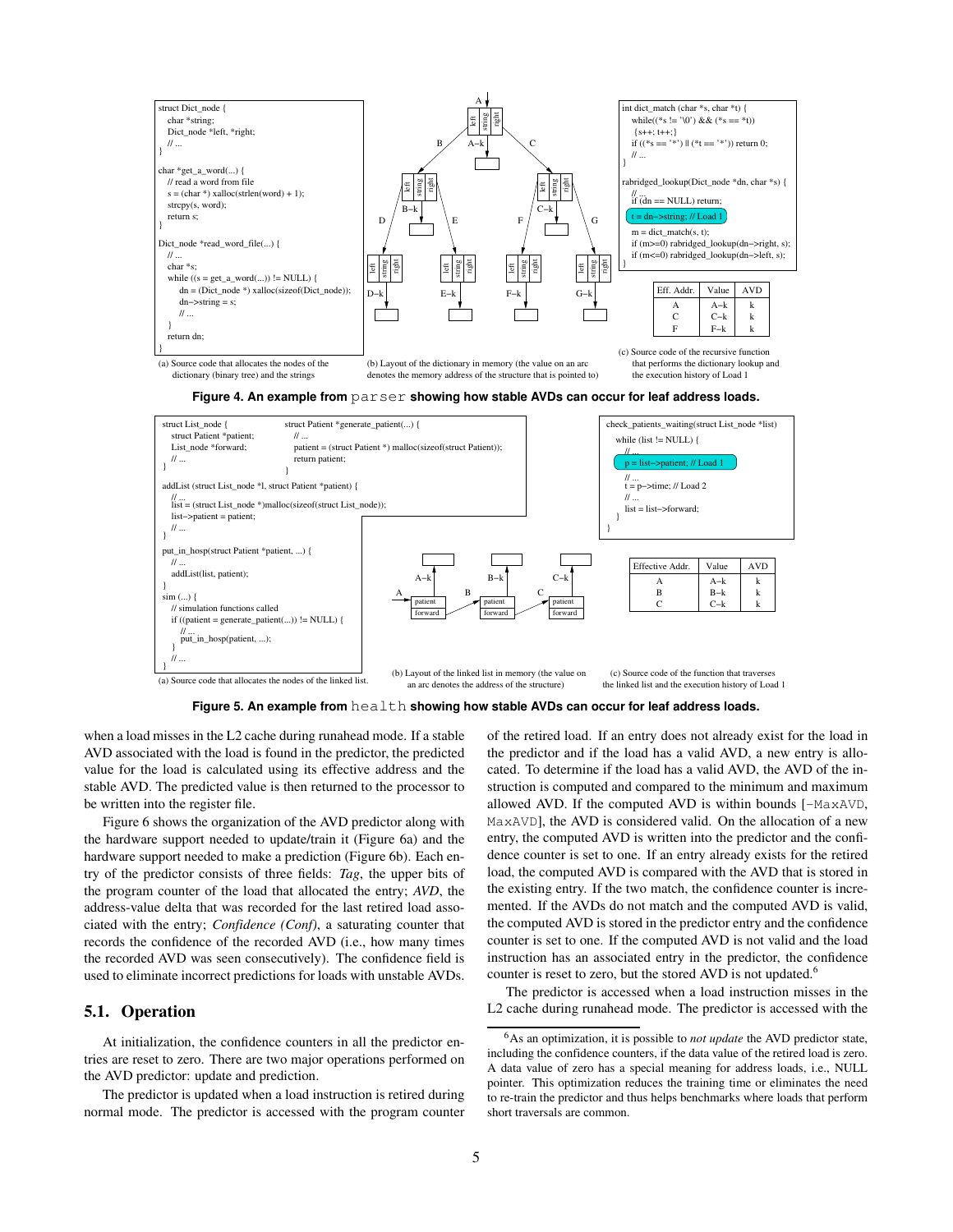

Figure 6. Organization of the AVD predictor and the hardware support needed for updating/accessing the predictor.

program counter of an L2-miss load. If an entry exists for the load and if the confidence counter is saturated (i.e., above a certain confidence threshold), the value of the load is predicted. The predicted value is computed by subtracting the AVD stored in the predictor entry from the effective virtual address of the L2-miss load. If an entry does not exist for the load in the predictor, the value of the load is not predicted. Two outputs are generated by the AVD predictor: a *predicted* bit which informs the processor whether or not a prediction is generated for the load and the *predicted value*. If the *predicted* bit is set, the *predicted value* is written into the destination register of the load so that its dependent instructions read it and are executed. If the *predicted* bit is not set, the processor discards the *predicted value* and marks the destination register of the load as INV in the register file (as in conventional runahead execution [18]) so that dependent instructions are marked as INV and their results are not used.

The AVD predictor does not require any hardware for state recovery on AVD or branch mispredictions. Branch mispredictions do not affect the state of the AVD predictor since the predictor is updated only by retired load instructions (i.e., there are no wrong-path updates). The correctness of the AVD prediction cannot be determined until the L2 miss that triggered the prediction returns back from main memory. We found that it is not worth updating the state of the predictor on an AVD misprediction detected when the L2 cache miss returns back from main memory, since the predictor will anyway be updated when the load is re-executed and retired in normal execution mode after the processor exits from runahead mode.

An AVD misprediction can occur only in runahead mode. When it occurs, instructions that are dependent on the predicted L2-miss load can produce incorrect results. This may result in the generation of incorrect prefetches or the overturning of correct branch predictions. However, since runahead mode is purely speculative<sup>7</sup>, there is no need to recover the processor state on an AVD misprediction. We found that an incorrect AVD prediction is not necessarily harmful for performance. If the predicted AVD is close enough to the actual AVD of the load, dependent instructions sometimes still generate useful L2 cache misses that are later needed by the processor in normal mode. Hence, we do not initiate state recovery on AVD mispredictions that are resolved during runahead mode.

#### **5.2. Hardware Cost and Complexity**

Our goal in the design of the AVD predictor is to avoid high hardware complexity and large storage requirements, but to still improve performance by focusing on predicting the addresses of an important subset of address loads. Since the AVD predictor filters out the loads for which the absolute value of the AVD is too large (using the MaxAVD threshold), the number of entries required in the predictor does not need to be large. In fact, Section 7 shows that a 4-entry AVD predictor is sufficient to get most of the performance benefit of the described mechanism. The storage cost required for a 4-entry predictor is very small  $(212 \text{ bits}^8)$ . The logic required to implement the AVD predictor is also relatively simple as shown in Figure 6. Furthermore, neither the update nor the access of the AVD predictor is on the critical path of the processor. The update is performed after retirement, which is not on the critical path. The access (prediction) is performed only for load instructions that miss in the L2 cache and it does not affect the critical L1 or L2 cache access times. Therefore, the complexity of the processor or the memory system is not significantly increased with the addition of an AVD predictor.

### **6. Performance Evaluation Methodology**

We evaluate the performance impact of AVD prediction on an execution-driven Alpha ISA simulator that models an aggressive superscalar, out-of-order execution processor. The baseline processor employs runahead execution as described by Mutlu et al. [18] in order to tolerate long L2 cache miss latencies. The parameters of the processor we model are shown in Table 2.

|  |  |  | Table 2. Baseline processor configuration. |
|--|--|--|--------------------------------------------|
|--|--|--|--------------------------------------------|

|                   | 64KB, 4-way I-cache; 8-wide fetch, decode, rename; 64K-entry<br>Front End gshare/PAs hybrid branch pred.; min. 20-cycle mispred. penalty;<br>4K-entry, 4-way BTB; 64-entry RAS; 64K-entry indirect target cache           |
|-------------------|---------------------------------------------------------------------------------------------------------------------------------------------------------------------------------------------------------------------------|
| Execution<br>Core | 128-entry reorder buffer; 128-entry register file; 128-entry ld/st buffer;<br>store misses do not block retirement unless store buffer is full;<br>8 general purpose functional units; full bypass network; 8-wide retire |
| Caches            | 64KB, 4-way, 2-cycle L1 D-cache, 128 L1 MSHRs, 4 load ports;<br>1MB, 32-way, 10-cycle unified L2, 1 read/write port; 128 L2 MSHRs;<br>all caches have LRU replacement and 64B line size; 1-cycle AGEN                     |
| Memory            | 500-cycle min. latency; 32 banks; 32B-wide, split-trans. core-to-mem.<br>bus at 4:1 frequency ratio; conflicts, bandwidth, and queueing modeled                                                                           |

<sup>8</sup>Assuming a 4-entry, 4-way AVD predictor with 53 bits per entry: 32 bits for the tag, 17 bits for the AVD (i.e. MaxAVD=65535), 2 bits for confidence, and 2 bits to support a True LRU (Least Recently Used) replacement policy.

 $7$ i.e., runahead mode makes no changes to the architectural state of the processor.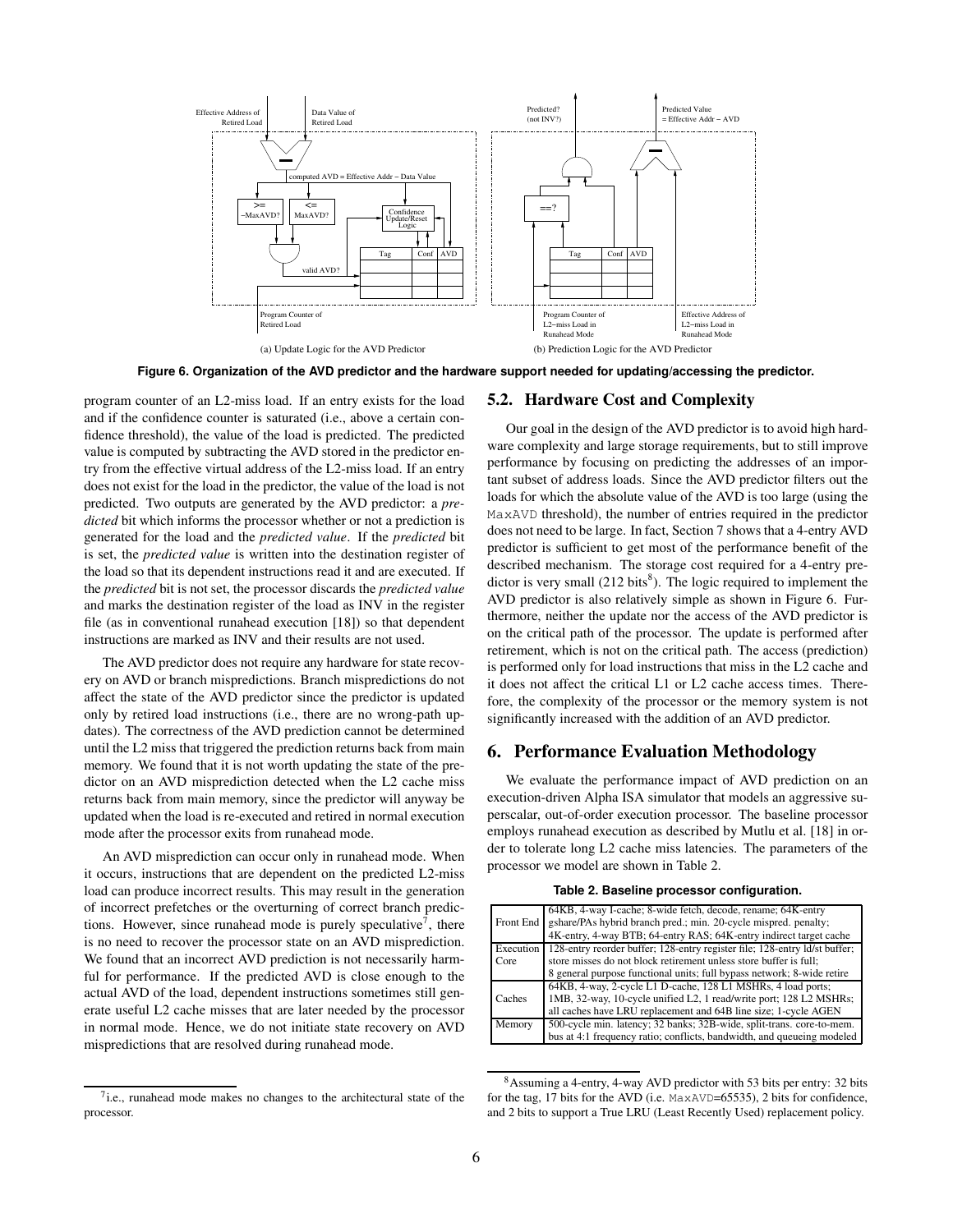Table 3. Relevant information about the studied benchmarks. IPC and L2 miss rates are shown for the baseline runahead processor.

|                                                                    | bisort | health    | mst  | perimeter treeadd |              | tsp   | voronoi | mct   | parser                  | twolf | <b>vpr</b> |
|--------------------------------------------------------------------|--------|-----------|------|-------------------|--------------|-------|---------|-------|-------------------------|-------|------------|
| Simulated instruction count                                        | 468M   | 197M      | 88M  | 46M               | 191M         | 1050M | 139M    |       | 10M 412M                | 250M  | 1250M      |
| Baseline IPC                                                       | 07     | J.05      | .67  | 0.92              | 2.90         | .45   | .31     | 0.97  | .33                     |       | 0.88       |
| L <sub>2</sub> data misses per $1K$ instructions $\parallel$       | .03    | .59<br>41 | 5.60 | 4.27              | 4.33         | 0.67  | 2.41    | 29.60 | .05                     | 2.37  | .69        |
| % L2 misses due to address loads $\parallel$ 72.1%   73.5%   33.8% |        |           |      | 62.9%             | 57<br>$.6\%$ | 46.2% | 78.6%   |       | $150.3\%$ 30.1\% 26.3\% |       | $2.1\%$    |

We evaluate AVD prediction on eleven pointer-intensive and memory-intensive benchmarks from Olden [21] and SPEC INT 2000 benchmark suites. We examine seven memory-intensive benchmarks from the Olden suite, which gain at least 10% performance improvement with a perfect L2 cache and the four relatively pointer-intensive benchmarks (mcf, parser, twolf, vpr) from the SPEC INT 2000 suite. All benchmarks were compiled for the Alpha EV6 ISA with the -03 optimization level. Twolf and vpr benchmarks are simulated for 250 million instructions after skipping the program initialization code using a SimPoint-like tool [25]. To reduce simulation time, mcf is simulated using the MinneSPEC reduced input set [13]. Parser is simulated using the test input set. We used the simple, general-purpose memory allocator (malloc) provided by the standard C library on an Alpha OSF1 V5.1 system. We did not consider a specialized memory allocator that would further benefit AVD prediction.

Table 3 shows information relevant to our studies about the simulated benchmarks. Unless otherwise noted, performance improvements are reported in terms of execution time normalized to the baseline processor throughout this paper. IPCs of the evaluated processors, if needed, can be computed using the baseline IPC (retired Instructions Per Cycle) performance numbers provided in Table 3 and the normalized execution times. In addition, the fraction of L2 misses that are due to address loads is shown for each benchmark since our mechanism aims to predict the addresses loaded by address loads. We note that in all benchmarks except vpr, at least 25% of the L2 cache data misses are caused by address loads. Benchmarks from the Olden suite are more address-load intensive than the set of pointer-intensive benchmarks in the SPEC INT 2000 suite. Hence, we expect our mechanism to perform better on Olden applications.

#### **7. Experimental Results**

Figure 7 shows the performance improvement obtained if the baseline runahead execution processor is augmented with the AVD prediction mechanism. We model an AVD predictor with a MaxAVD of 64K. A prediction is made if the confidence counter has a value of 2 (i.e., if the same AVD was seen consecutively in the last two executions of the load). On average, the execution time is improved by 12.6% (5.5% when health is excluded) with the use of an infinite-entry AVD predictor. No performance degradation is observed on any benchmark. Benchmarks that have a very high L2 cache miss rate, most of which is caused by address loads (health, perimeter, and treeadd as seen in Table 3), see the largest improvements in performance. Benchmarks with few L2 misses caused by address loads (e.g. vpr) do not benefit from AVD prediction.

A 32-entry, 4-way AVD predictor improves the execution time as much as an infinite-entry predictor for all benchmarks except twolf. In general, as the predictor size decreases, the performance improvement provided by the predictor also decreases. However, even a 4-entry AVD predictor improves the average execution time by 11.0% (4.0% without health). Because AVD prediction aims to predict the values produced by a regular subset of address loads, it does not need to keep track of data loads or address loads with very large AVDs. Thus, the number of load instructions competing for entries in the AVD predictor is fairly small, and a small predictor is good at capturing them.



**Figure 7. AVD prediction performance on a runahead processor.**

### **7.1. Effect of MaxAVD**

As explained in Section 3, MaxAVD is used to dynamically determine which loads are address loads. Choosing a larger MaxAVD results in more loads being identified -perhaps incorrectly- as address loads and may increase the contention for entries in the AVD predictor. A smaller MaxAVD reduces the number of loads identified as address loads and thus reduces contention for predictor entries, but it may eliminate some address loads with stable AVDs from being considered for AVD prediction. The choice of MaxAVD also affects the size of the AVD predictor since the number of bits needed to store the AVD is determined by MaxAVD. Figure 8 shows the effect of a number of MaxAVD choices on the performance improvement provided by a 16-entry AVD predictor.



**Figure 8. Effect of** MaxAVD **on execution time (16-entry AVD).**

The best performing MaxAVD value is 64K for the 16-entry predictor and 8K for the 4-entry predictor. Unless the AVD is too small (in which case very few address loads are actually identified as address loads), performance is not significantly affected by MaxAVD. However, with a 4-entry predictor, a large (1M or 64K) MaxAVD provides less performance benefit than smaller MaxAVD values in some benchmarks due to the increased contention for predictor en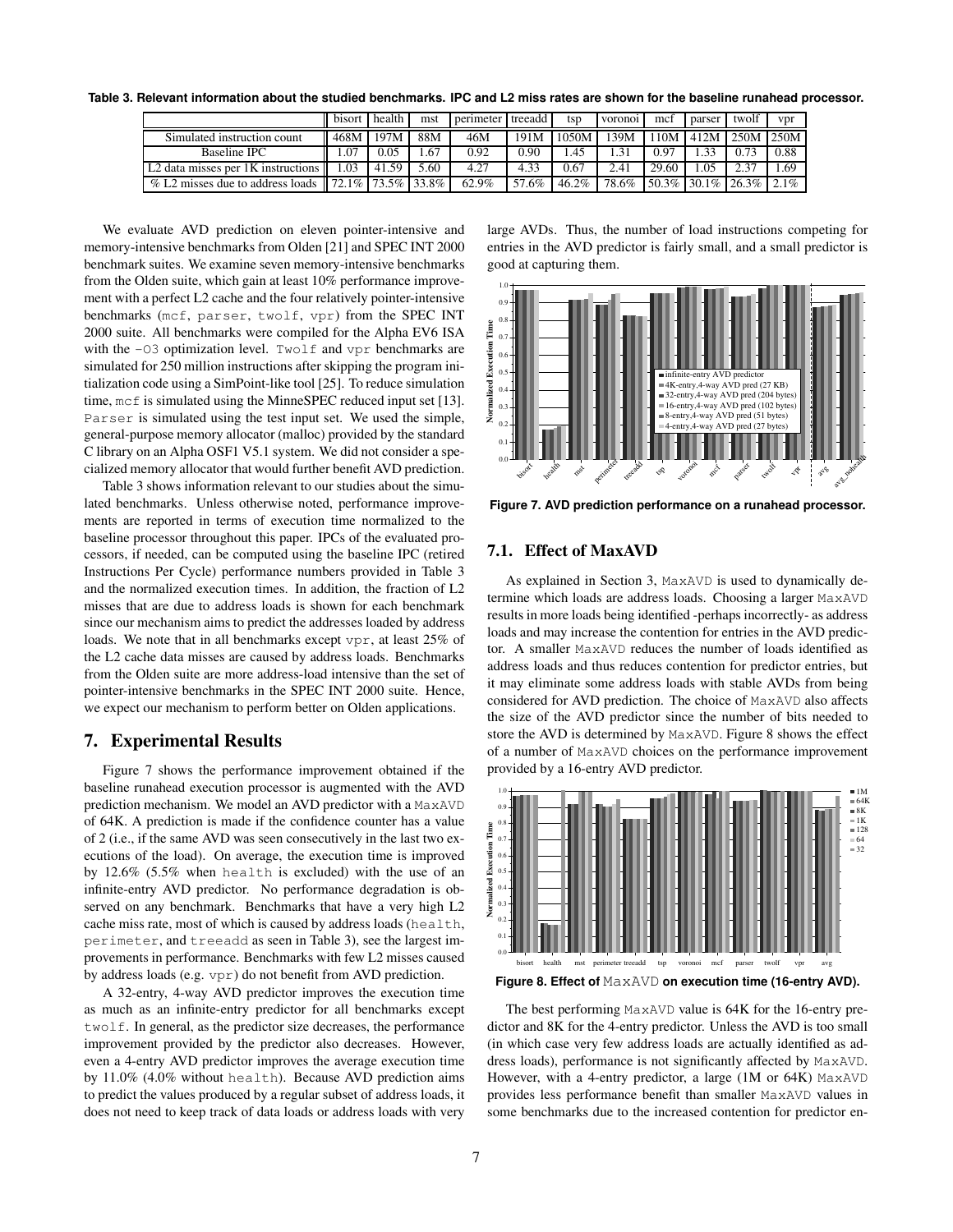tries. We found that most address loads with stable AVDs have AVDs that are within 0-8K range (except for some loads that have stable AVDs within 32K-64K range in mcf). This behavior is expected because, as shown in code examples in Section 4, stable AVDs usually occur due to regular memory allocation patterns that happen close together in time. Therefore, addresses that are linked in data structures are close together in memory, resulting in small, stable AVDs in loads that manipulate them.

### **7.2. Effect of Confidence**

Figure 9 shows the effect of the confidence threshold needed to make an AVD prediction on performance. A confidence threshold of 2 provides the largest performance improvement for the 16-entry AVD predictor. Not using confidence (i.e., a confidence threshold of 0) in an AVD predictor significantly reduces the performance of the runahead processor because it results in the incorrect prediction of the values of many address loads that do not have stable AVDs. For example, in bisort most of the L2-miss address loads are traversal address loads. Since the binary tree traversed by these loads is heavily modified (sorted) during run-time, these traversal address loads do not have stable AVDs. A 16-entry AVD predictor that does not use confidence generates predictions for all these loads but increases the execution time by 180% since almost all the predictions are incorrect. Large confidence values (7 or 15) are also undesirable because they significantly reduce the prediction coverage for address loads with stable AVDs and hence reduce the performance improvement.



**Figure 9. Effect of confidence threshold on execution time.**

#### **7.3. Coverage, Accuracy, and MLP Improvement**

Figures 10 and 11 show the effect of the confidence threshold on the coverage and accuracy of the predictor. Coverage is computed as the percentage of L2-miss address loads executed in runahead mode whose values are predicted by the AVD predictor. Accuracy is the percentage of predictions where the predicted value is the same as the actual value. With a confidence threshold of two, about 30% of the L2-miss address loads are predicted and about one half of the predictions are correct, on average. We found that incorrect predictions are not necessarily harmful for performance. Since runahead mode does not have any correctness requirements, incorrect predictions do not result in any recovery overhead. In some cases, even though the predicted AVD is not exactly correct, it is close enough to the correct AVD that it leads to the pre-execution of dependent instructions that generate cache misses that are later needed by correct execution. Thus, a more relevant metric for the goodness of the AVD predictor is the *improvement in the memory-level parallelism* [8, 3]. Table 4 shows the increase in memory-level parallelism achieved with a 16 entry AVD predictor by showing the average number of useful L2 cache misses generated in a runahead period with and without AVD prediction. Note that benchmarks that show large increases in the average number of useful L2 misses with an AVD predictor also show large increases in performance.



**Figure 10. AVD prediction coverage for a 16-entry predictor.**



**Figure 11. AVD prediction accuracy for a 16-entry AVD predictor.**

### **7.4. AVD Prediction and Runahead Efficiency**

Efficiency is an important concern in designing a runahead execution processor. Runahead execution relies on the pre-execution of instructions to improve performance. This results in a significant increase in the number of processed (executed) instructions as compared to a traditional out-of-order processor. Efficiency of a runahead processor is defined as *the performance increase due to runahead execution* divided by *the increase in executed instructions* [17]. AVD prediction improves efficiency because it both increases performance and decreases the number of executed instructions in a runahead processor. Figure 12 shows that employing AVD prediction reduces the number of instructions processed in a runahead processor by 13.3% with a 16-entry predictor and by 11.8% with a 4-entry predictor. AVD prediction reduces the number of executed instructions because it is able to parallelize and service dependent L2 cache misses during a single runahead period. In a runahead processor without AVD prediction, two dependent L2 misses would cause two separate runahead periods, which are overlapping [17], and hence they would result in the execution of many more instructions than can be executed in a single runahead period.<sup>9</sup>

### **7.5. Effect of Memory Latency**

Figure 13 shows the normalized execution time with and without AVD prediction for five processors with different memory latencies.

<sup>&</sup>lt;sup>9</sup>In fact, an extreme case of inefficiency caused by dependent L2 misses can be seen in health. In this benchmark, using runahead execution increases the number of executed instructions by 27 times, but results in a 4% *increase* in execution time! Using AVD prediction greatly reduces this inefficiency.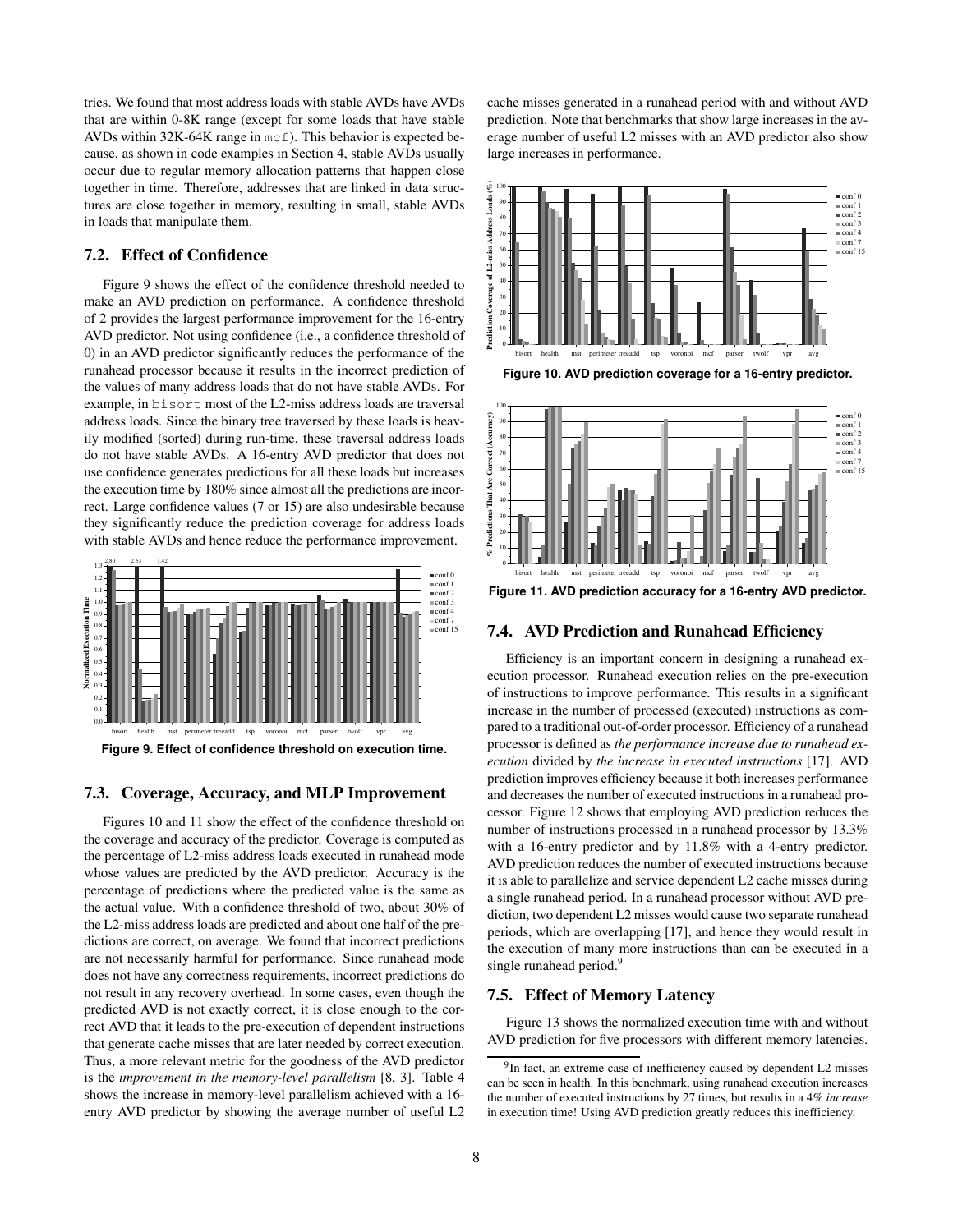Table 4. Average number of useful L2 cache misses generated during a runahead period with a 16-entry AVD predictor.

|                                                                                                       |                                | bisort   health   mst   perimeter   treeadd   tsp   voronoi   mcf   parser   twolf   vpr |      |      |                                                         |  |  | avg |
|-------------------------------------------------------------------------------------------------------|--------------------------------|------------------------------------------------------------------------------------------|------|------|---------------------------------------------------------|--|--|-----|
| L <sub>2</sub> misses - baseline runahead                                                             | $\parallel$ 2.01   0.03   7.93 | 1.45                                                                                     | 1.02 | 0.19 | $0.81$   11.51   0.12   0.84   0.94   2.44              |  |  |     |
| L2 misses - 16-entry AVD pred (conf=2) $\parallel$ 2.40 $\parallel$ 6.36 $\parallel$ 8.51 $\parallel$ |                                | 1.67                                                                                     | 1.53 | 0.25 | $0.90$   12.05   0.50   0.87   0.94   3.27              |  |  |     |
| % reduction in execution time                                                                         | $\parallel$ 2.9% 82.1% 8.4%    | 8.4%                                                                                     |      |      | 17.6%   4.5%   0.8%   2.1%   6.3%   0.0%   0.0%   12.1% |  |  |     |



In this figure, execution time is normalized to the baseline runahead processor independently for each memory latency. Execution time improvement provided by a 16-entry AVD predictor ranges from 8.0% for a relatively short 100-cycle memory latency to 13.5% for a 1000-cycle memory latency. AVD prediction consistently improves the effectiveness of runahead execution on processors with different memory latencies, including the one with a short, 100-cycle memory latency where runahead execution is very ineffective and actually increases the execution time by 2%.



**Figure 13. Effect of memory latency on AVD performance.**

### **7.6. AVD Prediction vs. Stride Value Prediction**

We compare the proposed AVD predictor to stride value prediction [24]. When an L2-miss is encountered during runahead mode, the stride value predictor (SVP) is accessed for a prediction. If the SVP generates a confident prediction, the value of the L2-miss load is predicted. Otherwise, the L2-miss load marks its destination register as INV. Figure 14 shows the normalized execution times obtained with an AVD predictor, a stride value predictor, and a hybrid AVD-stride value predictor.<sup>10</sup> Stride value prediction is more effective when the predictor is larger, but it provides only 4.5% (4.7% w/o health) improvement in average execution time even with a 4Kentry predictor versus the 12.6% (5.5% w/o health) improvement provided by the 4K-entry AVD predictor. With a small, 16-entry predictor, stride value prediction improves the average execution time by 2.6% (2.7% w/o health), whereas AVD prediction results in 12.1% (5.1% w/o health) performance improvement.



**Figure 14. AVD prediction vs. stride value prediction.**

The benefits of stride and AVD predictors overlap for traversal address loads. Both predictors can capture the values of traversal address loads if the memory allocation pattern is regular. Many L2 misses in treeadd are due to traversal address loads, which is why both SVP and AVD predictors perform very well and similarly for this benchmark.

Most leaf address loads cannot be captured by SVP, whereas an AVD predictor can capture those with constant AVD patterns. The benchmark health has many AVD-predictable leaf address loads, an example of which was shown in Figure 5. The traversal address loads in health are irregular and therefore cannot be captured by either SVP or AVD. Hence, AVD prediction provides significant performance improvement in health whereas SVP does not.

In contrast to an AVD predictor, an SVP is able to capture data loads with constant strides. For this reason, SVP significantly improves the performance of parser. In this benchmark, correctly value-predicted L2-miss data loads lead to the execution and correct resolution of dependent branches which were mispredicted by the branch predictor. SVP improves the performance of parser by keeping the processor on the correct path during runahead mode rather than by allowing the parallelization of dependent cache misses.

Figure 14 also shows that combining stride value prediction and AVD prediction results in a larger performance improvement than that provided by either of the prediction mechanisms alone. For example, a 16-entry hybrid AVD-SVP predictor results in 13.4% (6.5% w/o health) improvement in average execution time. As shown in code examples in Section 4, address-value delta predictability is different in nature from stride value predictability. A load instruction can have a predictable AVD but not a predictable stride, and vice versa. Therefore, an AVD predictor and a stride value predictor

<sup>&</sup>lt;sup>10</sup>In our experiments, the hybrid AVD-SVP predictor does not require extra storage for the selection mechanism. Instead, the prediction made by the SVP is given higher priority than the prediction made by the AVD predictor. If the SVP generates a confident prediction for an L2-miss load, its prediction is used. Otherwise, the prediction made by the AVD predictor is used, if confident.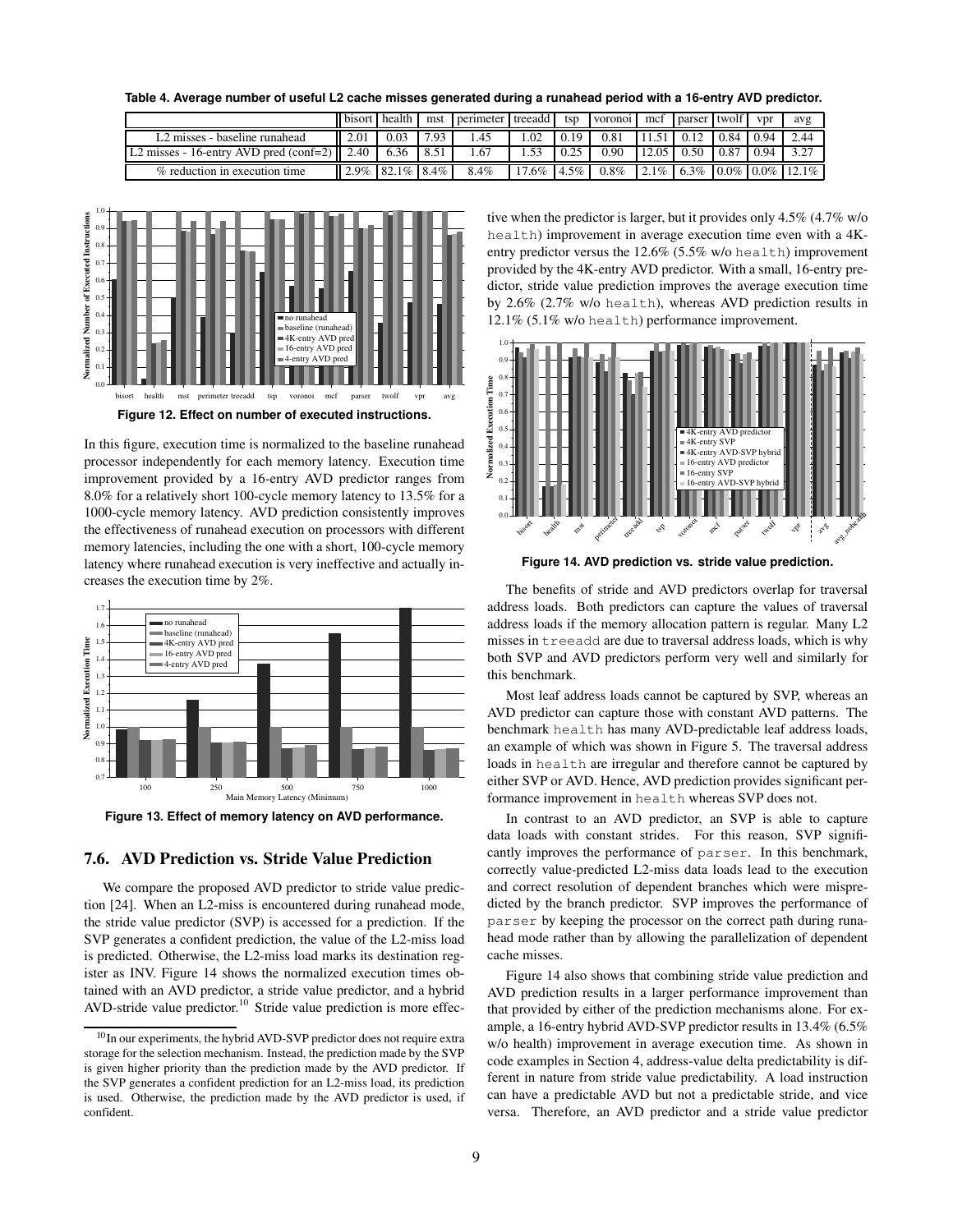sometimes generate predictions for loads with different behavior, resulting in increased performance improvement when they are combined. This effect is especially salient in parser, where the AVD predictor is good at capturing leaf address loads and the SVP is good at capturing zero-stride data loads.

### **7.7. Simple Prefetching with AVD Prediction**

So far, we have employed AVD prediction for value prediction purposes, i.e., for predicting the data value of an L2-miss address load and thus enabling the pre-execution of dependent instructions that may generate long-latency cache misses. AVD prediction can also be used for simple prefetching without value prediction. This section evaluates the use of AVD prediction for simple prefetching on the runahead processor and shows that the major performance benefit of AVD prediction comes from the enabling of the pre-execution of dependent instructions.

In the simple prefetching mechanism we evaluate, the value of an L2-miss address load is predicted using AVD prediction during runahead mode. Instead of writing this value into the register file and enabling the execution of dependent instructions, the processor generates a memory request for the predicted value by treating the value as a memory address. A prefetch request for the next and previous sequential cache lines are also generated, since the data structure at the predicted memory address can span multiple cache lines. The destination register of the L2-miss address load is marked as INV in the register file, just like in baseline runahead execution. This mechanism enables the prefetching of only the address loaded by an L2-miss address load that has a stable AVD. However, in contrast to using an AVD predictor for value prediction, it does not enable the prefetches that can be generated further down the dependence chain of an L2-miss load through the execution of dependent instructions.

Figure 15 shows the normalized execution times when AVD prediction is used for simple prefetching and when AVD prediction is used for value prediction as evaluated in previous sections. AVD prediction consistently provides higher performance improvements when used for value prediction than when used for simple prefetching. A 16-entry AVD predictor results in 12.1% performance improvement when it is used for value prediction versus 2.5% performance improvement when it is used for simple prefetching. Hence, the major benefit of AVD prediction comes from the prefetches generated by the execution of the instructions on the dependence chain of L2-miss address loads rather than the prefetching of only the addresses loaded by L2-miss address loads.



#### **7.8. AVD Prediction on Conventional Processors**

We have shown the performance impact of using AVD prediction on runahead execution processors. However, AVD prediction is applicable not only to runahead execution processors. Less aggressive out-of-order execution processors that do not implement runahead execution can also utilize AVD prediction to overcome the serialization of dependent load instructions.

Figure 16 shows the normalized execution times when AVD prediction is used for simple prefetching (as described in Section 7.7) and value prediction on a conventional out-of-order processor.<sup>11</sup> Note that execution time is normalized to the execution time on the conventional out-of-order processor. Using a 16-entry AVD predictor for value prediction improves the average execution time on the conventional out-of-order processor by 4%. Using the same AVD predictor for simple prefetching improves the average execution time by 3.2%. The comparison of these results with the impact of AVD prediction on the runahead execution processor shows that AVD prediction, when used for value prediction, is more effective on the runahead execution processor with the same instruction window size. Since runahead execution enables the processor to execute many more instructions than a conventional out-of-order processor while an L2 miss is in progress, it exposes more dependent load instructions than an out-of-order processor with the same instruction window size. The correct prediction of the values of these load instructions results in higher performance improvements on a runahead processor.





### **8. Related Work**

Several previous papers focused on predicting the addresses generated by pointer loads for value prediction or prefetching purposes. Most of the proposed mechanisms we are aware of require significant storage cost and hardware complexity. The major contribution of our study is a simple and efficient novel mechanism that allows the prediction of the values loaded by a subset of pointer loads by exploiting stable address-value relationships. Other contributions we make in this paper are:

1. We introduce the concept of stable *address-value deltas (AVDs)* and provide an analysis of the code structures that cause them through code examples from application programs.

<sup>&</sup>lt;sup>11</sup>The parameters for the conventional out-of-order processor are the same as described in Section 6, except the processor does not employ runahead execution. The simple prefetching and value prediction mechanisms evaluated on out-of-order processors are employed for L2-miss loads. We examined using these two mechanisms for all loads or L1-miss loads, but did not see significant performance differences.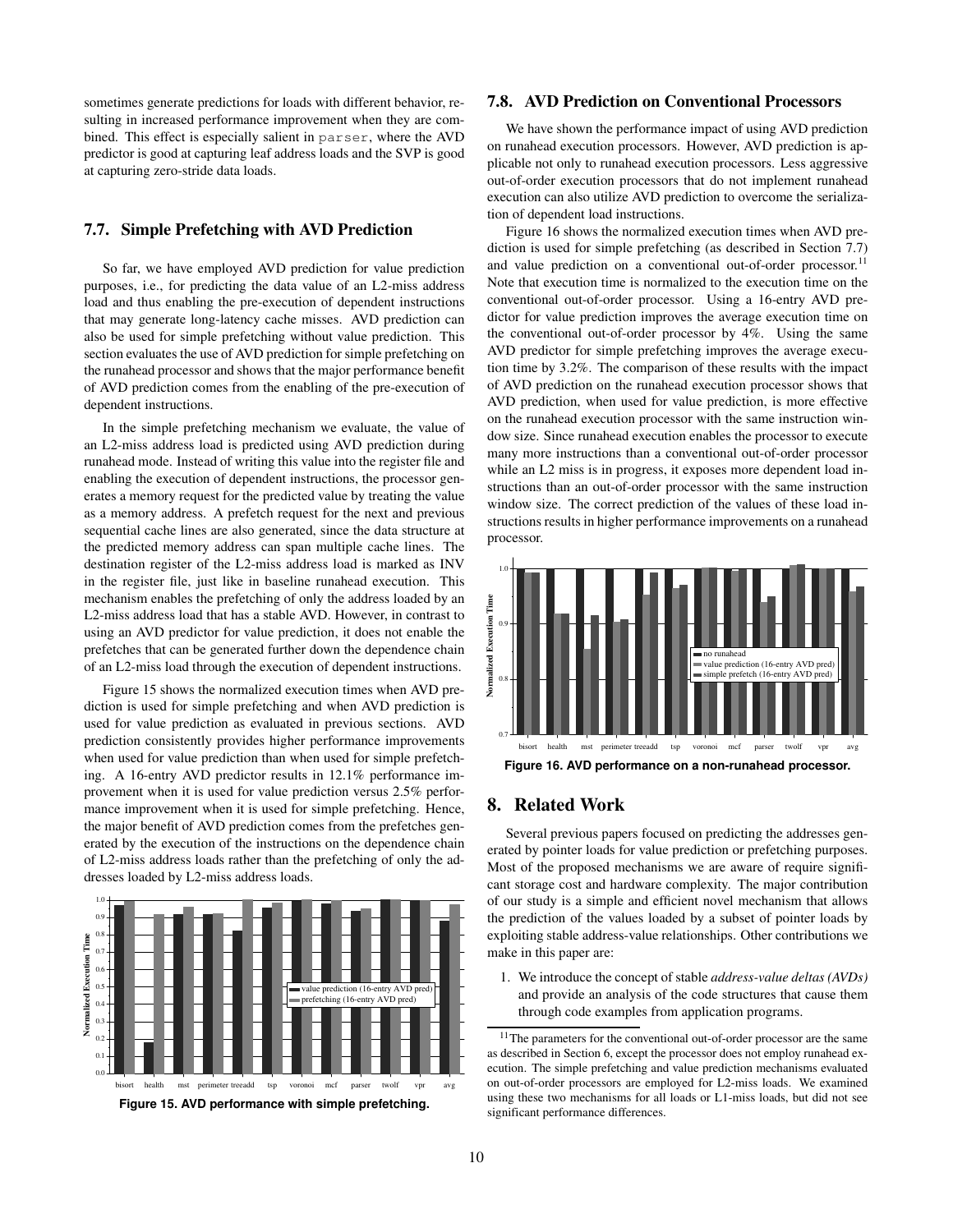- 2. We propose the design and implementation of a simple, lowhardware-cost predictor that exploits the stable AVDs. We evaluate the design options for an AVD predictor.
- 3. We describe an important limitation of runahead execution: its inability to parallelize dependent long-latency cache misses. We show that this limitation can be reduced by utilizing a simple AVD predictor in a runahead execution processor.

We hereby briefly discuss the related research in value prediction and prefetching for pointer loads. We also give a brief overview of the related work in runahead execution.

### **8.1. Related Research in Value/Address Prediction**

The most relevant work to our research is in the area of predicting the destination register values of load instructions. Load value prediction [15, 24] was proposed to predict the destination register values of loads. Many types of load value predictors were examined, including last value [15], stride [7, 24], FCM (finite context method) [24], and hybrid [27] predictors. While a value predictor recognizes stable/predictable values, an AVD predictor recognizes stable address-value deltas. As shown in code examples in Section 4, the address-value delta for an address load instruction can be stable and predictable even though the value of the load instruction is not predictable. Furthermore, small value predictors do not significantly improve performance, as shown in Section 7.6.

Load address predictors [7, 1] predict the effective address of a load instruction early in the pipeline. The value at the predicted address can be loaded to the destination register of the load before the load is ready to be executed. Memory latency can be partially hidden for the load and its dependent instructions.

Complex (e.g., stride or context-based) value/address predictors need significant hardware storage to generate predictions and significant hardware complexity for state recovery. Moreover, the update latency (i.e., the latency between making the prediction and determining whether or not the prediction was correct) associated with stride and context-based value/address predictors significantly detracts from the performance benefits of these predictors over simple last value prediction [20]. Good discussions of the hardware complexity required for complex address/value prediction can be found in [1] and [20].

The pointer cache [4] was proposed to predict the values of pointer loads. A pointer cache caches the values stored in memory locations accessed by pointer load instructions. It is accessed with a load's effective address in parallel with the data cache. A pointer cache hit provides the predicted value for the load instruction. To improve performance, a pointer cache requires significant hardware storage (at least 32K entries where each entry is 36 bits [4]) because the pointer data sets of the programs are usually large. In contrast to the pointer cache, an AVD predictor stores AVDs based on pointer load instructions. Since the pointer load instruction working set of a program is usually much smaller than the pointer data working set, the AVD predictor requires much less hardware cost. Also, an AVD predictor does not affect the complexity in critical portions of the processor because it is small and does not need to be accessed in parallel with the data cache.

Zhou and Conte [31] proposed the use of value prediction only for prefetching purposes in an out-of-order processor such that no recovery is performed in the processor on a value misprediction. They evaluated their proposal using a 4K-entry stride value predictor, which predicts the values produced by all load instructions. Similar

to their work, we employ the AVD prediction mechanism only for prefetching purposes, which eliminates the need for processor state recovery.

#### **8.2. Related Research in Pointer Load Prefetching**

In recent years, substantial research has been performed in prefetching the addresses generated by pointer load instructions. AVD prediction differs from pointer load prefetching in that it is *not only a prefetching mechanism*. As shown in Section 7.7, AVD prediction can be used for simple prefetching. However, AVD prediction is more beneficial when it is used as a targeted value prediction technique for pointer loads that enables the pre-execution of dependent load instructions, which may generate prefetches.

Hardware-based pointer prefetchers [22, 23, 4, 10] try to dynamically capture the prefetch addresses generated by traversal loads. These approaches usually require significant hardware cost to store a history of pointers. For example, hardware-based jump pointer prefetching requires jump pointer storage that has more than 16K entries (64KB) [23]. A low-overhead content-based hardware pointer prefetcher was recently proposed by Cooksey et al. [5]. It can be combined with AVD prediction to further reduce the negative performance impact of dependent L2 cache misses.

Software and combined software/hardware methods have also been proposed for prefetching loads that access linked data structures [14, 16, 23, 30, 11]. These techniques require non-trivial support from the compiler or the programmer. Existing binaries cannot utilize software-based techniques unless they are re-compiled or reoptimized using a dynamic optimization framework. AVD prediction, on the contrary, is a purely hardware-based mechanism that can improve the performance of the existing binaries.

### **8.3. Related Research in Runahead Execution**

Three recent papers proposed combining runahead execution with value prediction [3, 12, 2]. These techniques use conventional value predictors to predict the values of *all* L2-miss load instructions during pre-execution, which requires significant hardware support (at least 2K-entry value tables). In contrast, we propose a novel predictor to predict the values of only L2-miss address loads, which allows the parallelization of dependent cache misses without significant hardware overhead. As mentioned in [12], predicting the values of all L2-miss instructions during runahead mode sometimes reduces the performance of a runahead processor since instructions dependent on the value-predicted loads need to be executed and they slow down the processing speed during runahead mode. Our goal in this paper is to selectively predict only those load instructions that can lead to the generation of costly dependent cache misses. We note that the AVD prediction mechanism is not specific to runahead execution and can also be employed by conventional processors.

#### **9. Conclusion and Future Work**

This paper introduces the concept of *stable address-value deltas (AVDs)* and proposes *AVD prediction*, a novel method of predicting the values generated by address loads by exploiting the stable and regular memory allocation patterns in programs that heavily utilize linked data structures. We provide insights into why stable AVDs exist through code examples from pointer-intensive applications. We also describe the design and implementation of a simple AVD predictor and utilize it to overcome an important limitation of runahead execution: its inability to parallelize dependent L2 cache misses.